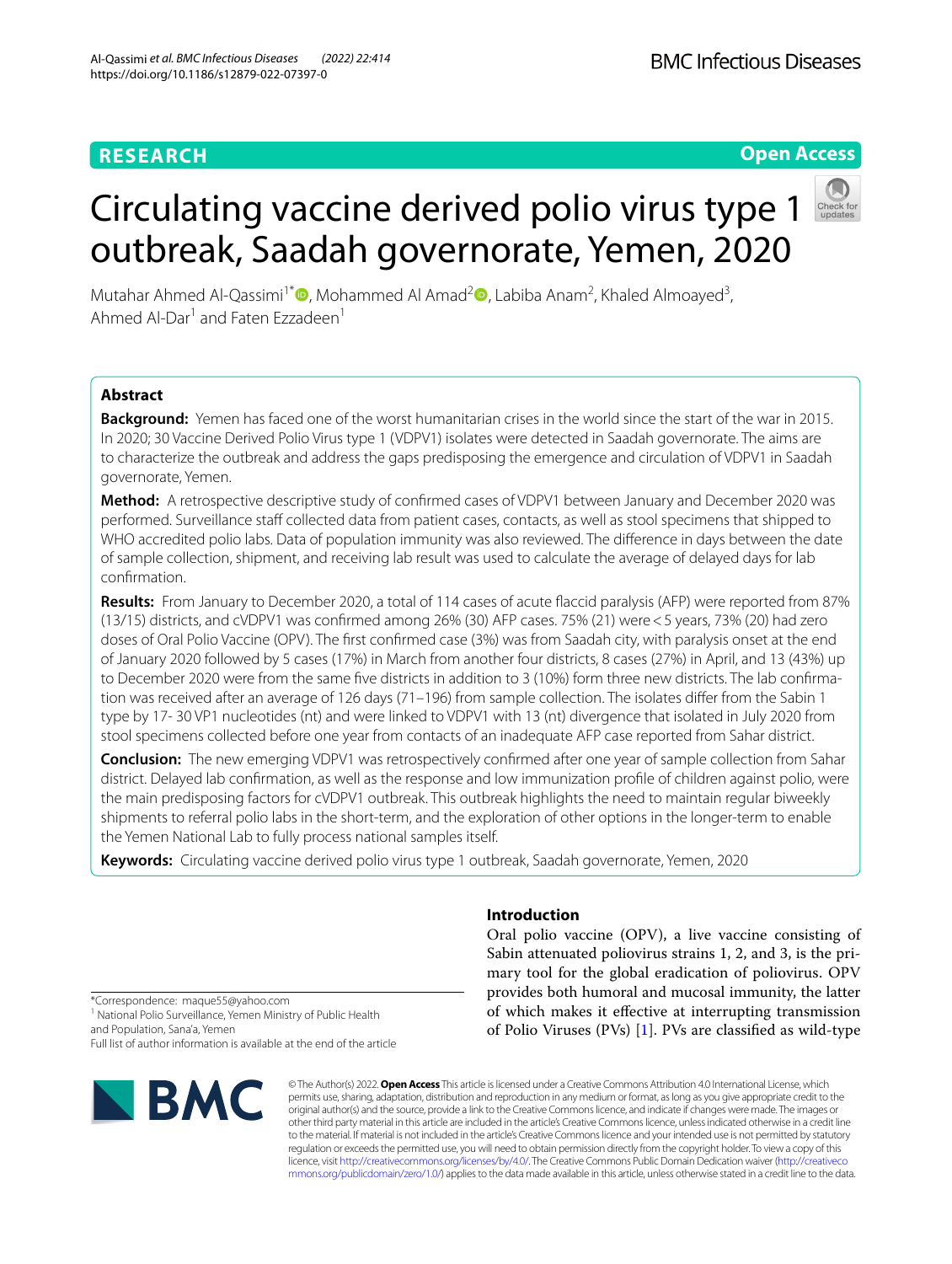polioviruses (WPVs), oral polio vaccine viruses (OPVVs), and Vaccine-Derived Polioviruses (VDPVs) which were originally contained in OPV [[2](#page-9-1), [3\]](#page-9-2).

However, replicating polioviruses have a high frequency of genetic mutation and recombination with other vaccine serotypes and other enteroviruses [\[4](#page-9-3)], which may rarely result in vaccine variants reacquiring the ability of the parent wild strains to cause paralytic polio [[5,](#page-9-4) [6\]](#page-9-5). Sabin oral polioviruses (OPVs), and vaccinederived polioviruses (VDPVs), which are OPV-related strains that difer from Sabin vaccine strains because they have lost some of their attenuating mutations, so regain their virulence and become able to cause paralytic polio [[7\]](#page-9-6). In settings with low population immunity, Sabin vaccine strains may be transmitted for an extended period among susceptible carriers, increasing the possibility of the emergence and spread of neuro-virulent strains [[6](#page-9-5), [8](#page-9-7), [9\]](#page-9-8).

VDPVs are classifed as circulating if there is evidence of community transmission (cVDPV), as immunodefciency-associated if isolated from a person with an immunodefciency (iVDPV), or ambiguous if the source is unknown (aVDPV) [\[2](#page-9-1), [10](#page-9-9)].

Despite the progressive reduction in WPV cases, two countries, Afghanistan and Pakistan still endemic for type 1 WPV (WPV1), and outbreaks of VDPVs have emerged as a major challenge for the fnal stage of polio eradication eforts. In 2020, 1078 cases of cVDPV2 were confrmed in 24 countries, most of them in Africa [[11\]](#page-9-10).

The first documented cVDPV1 outbreak was in 2001, in Hispaniola [[12\]](#page-9-11).

Table [1](#page-1-0) shows the most recent cVDPV1 outbreaks reported in countries 2015–2020.

In Yemen, during 2011–2012, nine cases of cVDPV type 2 have been detected by AFP surveillance in six governorates, including; Al Hodydah, Ibb, Hajjah, Amran, Saadah, and Sanaa city [[20\]](#page-9-12). The last detected VDPV was in June 2016; ambiguous type 2 aVDPV2, in a case from Aden governorate [[21\]](#page-9-13).

During the period 2011–2016, AFP surveillance met the majority of WHO standard indicators, except for receiving results from reference lab within 28 days from the date of receipt by the lab in 2015; the percentage of specimens with laboratory results was 48% compared to WHO standard timeliness 80% [\[22](#page-9-14)].

During 2020 and 2021 both cVDPV1 and cVDPV2 ourbreaks were reported, respectively. The second one started in August 2021 and is still going on [[23\]](#page-9-15). As for the frst one, 30 cVDPV1 isolates were detected during 2020 in Saadah governorate. The aims of this paper are to characterize the cVDPV1 outbreak and address the gaps predisposing to the emergence and circulation of VDPV1 in Saadah governorate, Yemen.

A strategic response to a poliovirus event or outbreak according to WHO standard operation procedure [[24](#page-9-16)], provides a timeline and activities to be implemented since day 0, which is the day of receipt of the genetic sequencing laboratory result by WHO. include, Investigating the case or environmental isolate and local context, determining the geographic extent of transmission, risk assessment; virologic risk, and contextual risk. These activities are to be implemented within 72 h.

Surveillance system enhancement, communication, and social mobilization.

The vaccination response in cVDPV1 outbreak includes a rapid response round 0 campaign with bOPV vaccine targeting 200,000–500,000 children below the age of 5 years old to be conducted within 14 days, then within 90 days, two large scale campaigns, SIA1 and SIA2 targeting 1–2 million children below 5 years old in each with no more than one-month separation, a

<span id="page-1-0"></span>

| Country          | Year      | Index case<br>paralysis<br>onset | Date of detection<br>or declaration<br>outbreak | Days from<br>date onset to<br>detection |                 | Total cases Total contacts | Total<br>environmental | Reference |
|------------------|-----------|----------------------------------|-------------------------------------------------|-----------------------------------------|-----------------|----------------------------|------------------------|-----------|
| Madagascar       | 2014-2015 | Sep-14                           | $Nov-14$                                        | 61                                      | 10 <sup>°</sup> | 11                         |                        | $[13]$    |
| *Ukraine         | 2015      | $Jul-15$                         | Aug-15                                          | 58                                      | 2               | 0                          |                        | [13, 14]  |
| Laos             | 2015-2016 | $Sep-15$                         | $Oct-15$                                        | 29                                      | 11              | 25                         |                        | $[15]$    |
| Papua New Guinea | 2018      | Apr-18                           | $May-18$                                        | 26                                      | 26              |                            |                        | [11, 16]  |
| Indonesia        | 2019      | $Jan-19$                         | Feb-19                                          | 19                                      |                 |                            |                        | [17, 18]  |
| Myanmar          | 2019      | May-19                           | Jun-19                                          | 32                                      | 6               | 6                          |                        | [11, 19]  |
| **Philippines    | 2019      | $ u -19$                         | Sep-19                                          | 48                                      | $\overline{2}$  |                            | 14                     |           |
| Malaysia         | 2019-2020 | $Oct-19$                         | Dec-19                                          | 41                                      | $\overline{4}$  |                            | 21                     |           |

\*Paralysis onset of the second case

\*\*VDPV1 virus isolated frst from Environmental samples collected in July 2019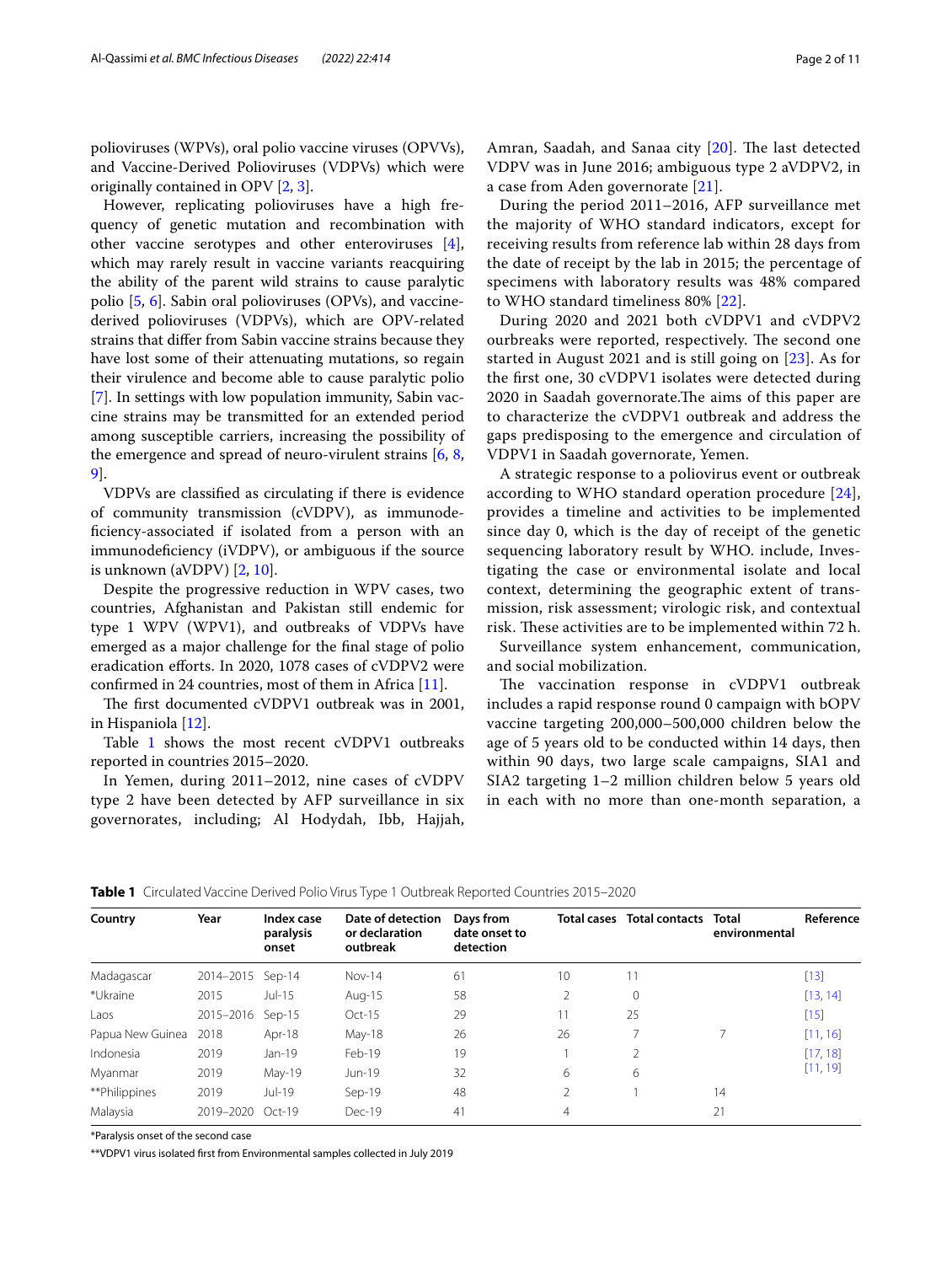mopping-up campaign after 12 weeks, and an outbreak response assessment.

## **Methodology**

## **Setting and population**

Yemen has sufered from political conficts and war since 2015. Consequently, it has faced one of the worst humanitarian crises in the world. About 80% (24 million) of people need humanitarian assistance, 3.65 million are internally displaced, The health system has collapsed and vaccine-preventable diseases have reemerged.[\[25](#page-9-24), [26\]](#page-9-25) Saadah governorate is one of the most afected governorates by the war. It is located on the northern side of Yemen, about 180 km from the capital, Sana'a. It is administratively divided into 15 districts, with an estimated population of 1,185,169 in 2020. Children<15 year are 552,741 and under 5 years are 251,011. More than 320,634 people are internally displaced from districts that have active frontlines on borders with Saudi Arabia.

The health system infrastructure is mostly destroyed, routine immunization (RI) coverage is low, and signifcant numbers of vaccine-preventable disease outbreaks such as diphtheria and measles are reported. [\[25](#page-9-24), [27\]](#page-9-26) Out of 15 districts, 11 districts have accessibility and insecurity issues, (three districts are fully inaccessible, and 8 districts are partially inaccessible).[[28,](#page-9-27) [29](#page-9-28)].

Figure [1](#page-2-0) shows the district accessibility of Saadah governorate, 2020.

## **Case ascertainment and defnition**

Case patients were identifed through the surveillance system for Acute Flaccid Paralysis (AFP), which was established in the country in 1998 with the support of the World Health Organization (WHO). The system activities include; case detection, reporting, investigation, samples collection, active search, and flow-up assessment of AFP cases after 60 days of paralysis onset.

AFP case was defned as a child aged<15 years with a sudden onset of faccid paralysis or at any age when poliomyelitis is suspected. Two stool specimens from each AFP case are collected by governorate surveillance officers and sent to the AFP surveillance program in the Ministry of Health. Yemen has no national polio lab, and AFP specimens are sent to WHO referral or accredited polio labs [[30\]](#page-9-29). Recently, stool specimens of all AFP cases were sent to Oman's National Polio Lab (ONPL), where the samples with positive results or (discordant) in intrataypic diferentiation tests were sent for genetic sequences to the Centers for Disease Control and Prevention (CDC) in the United States.

The final classification of AFP cases depends on WHOaccredited polio lab results. So polio case is an AFP

<span id="page-2-0"></span>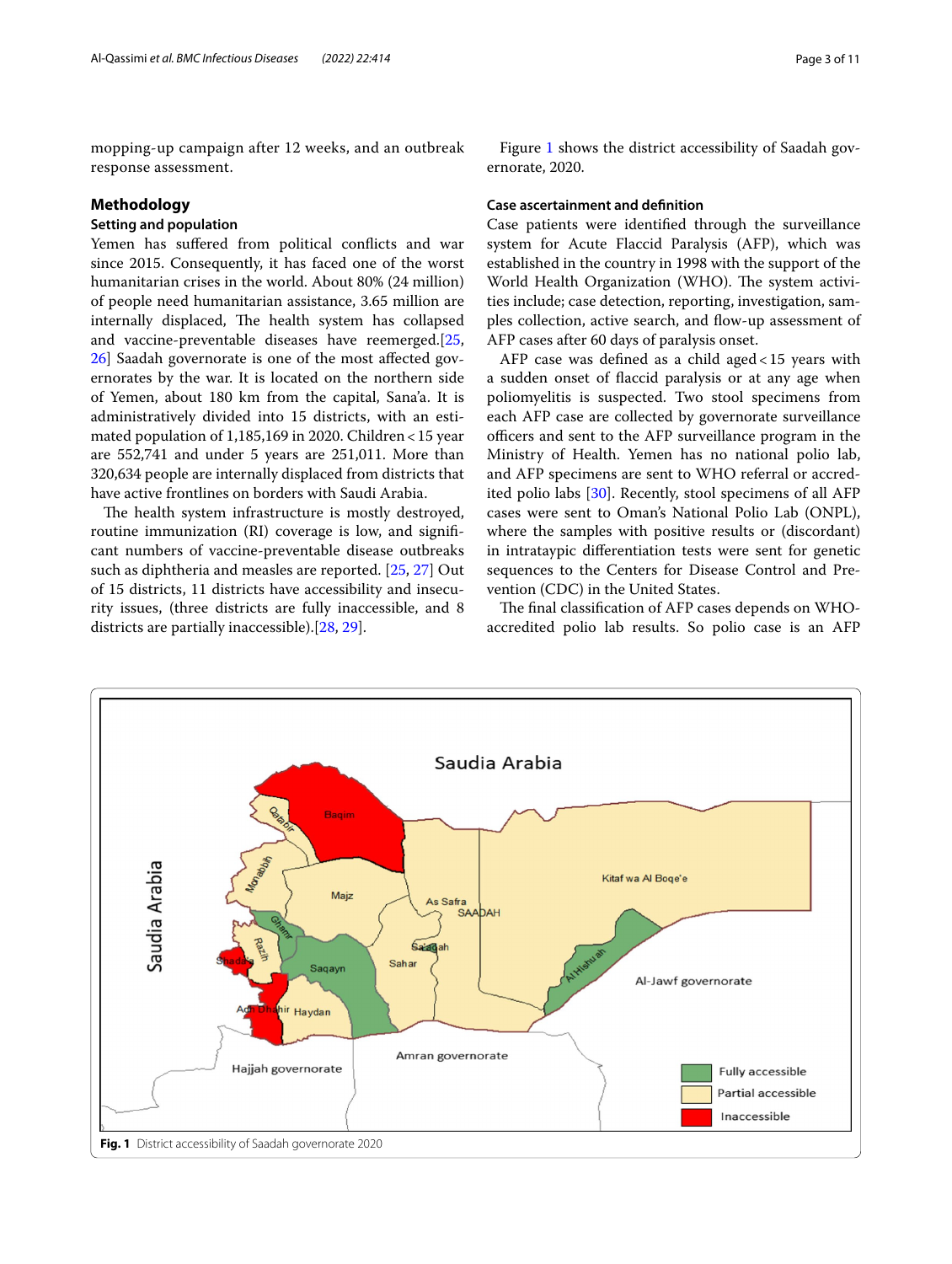case when poliovirus is isolated from its sample and the compatible case is a case with inadequate samples with residual paralysis on 60 days follow up and decided by National Polio Expert Committee (NPEC). The non-polio AFP case is either an AFP case with adequate stool samples negative for wild poliovirus and VDPVs or a case with inadequate stool samples discarded by NPEC [[31](#page-10-0)].

The WHO definition for VDPVs was used; an AFP case with genetic sequences from at least one stool sample shows Sabin-related poliovirus divergence  $(>10\%$  nucleotides (nt) in genomic part VP1) for PV types 1and 3.

The contacts of the AFP case should be close family members or household contacts, and if not possible, then from neighbors or playmates, preferably aged<5 years [[31\]](#page-10-0).

## **Epidemiological investigation for VDPV1 cases and close contacts**

It was conducted according to WHO Standard Operational Procedures (SOPs) responding to poliovirus event or outbreak [[24](#page-9-16)]. Stool samples were collected from contacts of index VDPV1case, children under 5 years including people who lived in the same household, neighbors, and community contacts.

## **Rapid assessment of vaccination coverage**

After confrmation of VDPVs cases, a household vaccination survey for OPV coverage was conducted among 30 houses around each VDPV1 case and the OPV status was determined by checking immunization cards. Desk review for data of RI and supplementary immunization activities (SIAs) from 2015 to 2019 was carried out.

## **Data collection, management, and analysis**

Descriptive epidemiological information on source patients and isolates was collected by surveillance staf. Information on cases, sample collection, and results are kept at national AFP surveillance in the general directorate for diseases control and surveillance.

We conducted a retrospective analysis of confrmed cases from Saadah governorate. Confrmed cases were categorized according to the date of paralysis onset and the date of sample shipments. Diferences in days between the dates of sample collection, shipment, and lab result receipt were used to calculate the average, minimum, and maximum delayed days of lab confrmation. Epi-info version 7.2 was used for data entry and analysis.

## **Results**

From January to December 2020, a total of 114 AFP cases were reported from 13 (87%) out of 15 districts in the Saadah governorate. 26% (30) were confrmed as cVDPV1, and the highest number of confrmed cases were from Sahar district. Figure [2](#page-3-0) shows the classifcation of acute faccid paralysis cases by district, Saadah governorate, January–December 2020.

## **Detection of vaccine‑derived polioviruses cases**

Out of 30 detected cases of cVDPV, 53% (16) were males, 73% (20) had zero doses of OPV and 75% (21) were less than fve years old and the median age was 21 months, ranging from 8 to 144 months. The first detected case (Case 1) was a male aged 72 months (6 years), reported on 1st of February 2020 from Saadah city with paralysis onset on 31 January 2020. A cohort consisted of fve cases (Case 2 to Case 6) paralyzed during March 2020 and were from four diferent districts; two cases (cases 2 and 4) were from As Safra district and three cases were from Sahar, Majz, and Kitaf Wa Albuga districts; one per each. A second cohort consisted of eight cases (Cases 7 –14) paralyzed during April and were almost from the same previously reported districts, three cases were from Sahar, four cases from Kitaf Wa Albuga, and one case was from As Safra district, which raised cVDPV1 isolates

<span id="page-3-0"></span>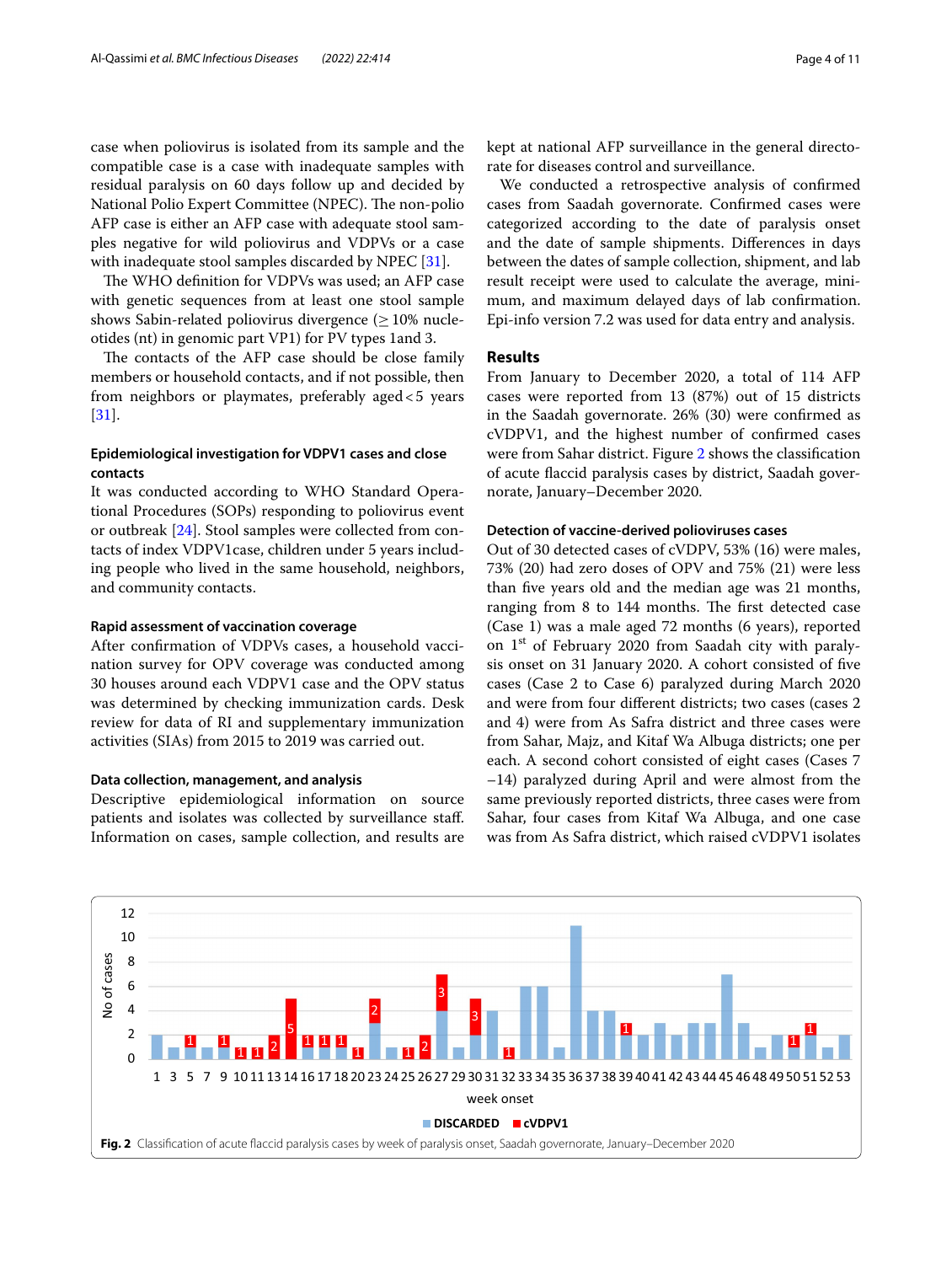in As Safra to three cases (10%). Case 15 was a male, 120 months old, paralyzed on 12–5-2020 and was the frst detected case in Saqayn district, which is adjacent to Sahar and Majz districts. The third cohort consisted of six cases (cases 16–21) paralyzed during June 2020; two cases were from Sahar (cases 16 and 20), Kitaf Wa Albuga, case 19 which was the second case from Saadah City district, and case 21 which was the frst case (3%) from Munabbih district located on the northwest border of Saadah governorate.

The fourth cohort with five cases (cases  $22-26$ ) paralyzed in July 2020, two cases were from Kitaf Wa Albuga (cases 22 and 26) which raised the total confrmed cases in the district to 9 cases (30%), two cases (cases 23 and 24) were from Sahar district and case 25 which was the frst case (3%) from Al-Hashwa district, located on the southern border of Saadah governorate. The remaining four cases (Cases 27—30) were paralyzed in August, September, and December, three of whom (one per each month) were from Sahar district that raised the number of cVDPV1 in the district to 11 (37%) while one case ( case 29) was the second (7%) confrmed case from Majz district.

Table [2](#page-4-0) shows the circulating vaccine derived poliovirus type1 cases (cVDPV1), Saadah governorate, Yemen 2020.

<span id="page-4-0"></span>**Table 2** Cases of Circulating vaccine derived poliovirus type 1

| <b>Case No</b> | paralysis onset |       | <b>District</b> | Age by month | Sex    | *bOPV doses    |
|----------------|-----------------|-------|-----------------|--------------|--------|----------------|
|                | Date            | Month |                 |              |        |                |
| Case 1         | $31 - 01 - 20$  | Jan   | Saadah City     | 72           | Male   | 1              |
| Case 2         | $01 - 03 - 20$  | Mar   | As Safra        | 60           | Female | 0              |
| Case 3         | 03-03-20        |       | Majz            | 12           | Male   | $\overline{0}$ |
| Case 4         | $10 - 03 - 20$  |       | As Safra        | 8            | Female | $\overline{0}$ |
| Case 5         | 23-03-20        |       | Kitaf Wa Albuga | 24           | Male   | 0              |
| Case 6         | 29-03-20        |       | Sahar           | 108          | Male   | $\overline{0}$ |
| Case 7         | 02-04-20        | Apr   | Sahar           | 32           | Female | 0              |
| Case 8         | 02-04-20        |       | Kitaf Wa Albuga | 13           | Male   | $\overline{0}$ |
| Case 9         | 03-04-20        |       | Sahar           | 26           | Female | $\overline{2}$ |
| Case 10        | 03-04-20        |       | Sahar           | 17           | Female | 0              |
| Case 11        | 03-04-20        |       | Kitaf Wa Albuga | 20           | Female | 0              |
| Case 12        | 18-04-20        |       | Kitaf Wa Albuga | 48           | Female | $\overline{2}$ |
| Case 13        | 25-04-20        |       | Kitaf Wa Albuga | 15           | Male   | 1              |
| Case 14        | 30-04-20        |       | As Safra        | 21           | Female | 1              |
| Case 15        | 12-05-20        | May   | Saqayn          | 120          | Male   | $\Omega$       |
| Case 16        | 05-06-20        |       | Sahar           | 8            | Female | 0              |
| Case 17        | 02-06-20        | Jun   | Kitaf Wa Albuga | 9            | Female | 0              |
| Case 18        | 16-06-20        |       | Kitaf Wa Albuga | 18           | Male   | 0              |
| Case 19        | 22-06-20        |       | Saadah City     | 18           | Female | $\overline{2}$ |
| Case 20        | 24-06-20        |       | Sahar           | 8            | Male   | $\overline{0}$ |
| Case 21        | 30-06-20        |       | Munabbih        | 19           | Male   | $\overline{2}$ |
| Case 22        | $02 - 07 - 20$  | Jul   | Kitaf Wa Albuga | 18           | Female | 0              |
| Case 23        | 03-07-20        |       | Sahar           | 48           | Male   | 3              |
| Case 24        | $21 - 07 - 20$  |       | Sahar           | 21           | Female | $\mathbf 0$    |
| Case 25        | 21-07-20        |       | Alhashwa        | 42           | Male   | 1              |
| Case 26        | 26-07-20        |       | Kitaf Wa Albuga | 12           | Male   | 0              |
| Case 27        | 06-08-20        | Aug   | Sahar           | 144          | Female | $\mathbf{1}$   |
| Case 28        | 25-09-20        | Sep   | Sahar           | 84           | Male   | $\mathbf 0$    |
| Case 29        | $11 - 12 - 20$  | Dec   | Majz            | 72           | Male   | $\mathbf 0$    |
| Case 30        | $16 - 12 - 20$  |       | Sahar           | 48           | Male   | $\mathbf 0$    |

*\*bOPV* bivaillent oral polio vaccine (1,3)

 $Male = 16(53%)$ 

0 dose=20(73%)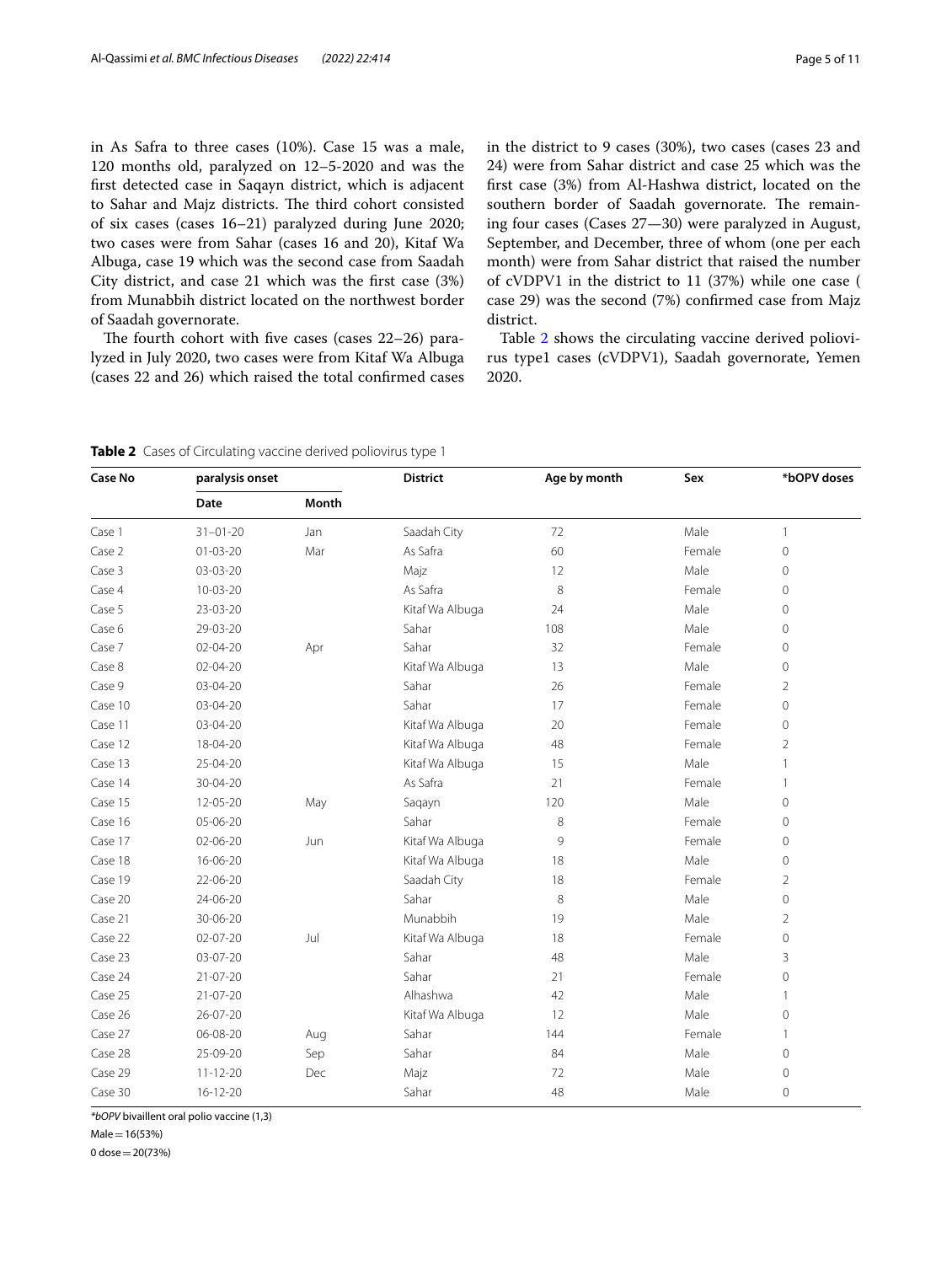| Detected cases and<br>contacts |                   | Sample Shipment   |                    |               | Time delay in days from SC to SSH      | lab Result                                           |                     |       | Time delay in days from SC to RLR |
|--------------------------------|-------------------|-------------------|--------------------|---------------|----------------------------------------|------------------------------------------------------|---------------------|-------|-----------------------------------|
|                                |                   | No. of cases Date |                    |               | Month Dif. days Average days (Min-Max) | VP1 nucleotide<br>changes vs #<br>Sabin <sub>1</sub> | Date                |       | Month Average days (Min-Max)      |
| Year 2020 Case 1               |                   |                   | $24 - 03 - 20$ Mar |               | 47                                     |                                                      | 27-04-20 April      |       | $\overline{\infty}$               |
|                                | $Cases 2-16$      |                   | 24-06-20 June      |               | $72(16 - 110)$                         | 21 (17-24)                                           | $23 - 07 - 20$      | yluly | $112(71 - 196)$                   |
|                                | cases $17 - 27$   |                   | $10 - 10 - 20$ Oct | 108           | 88(49-111)                             | 23 (17-27)                                           | $24 - 12 - 20$      | Dec   | $159(71 - 186)$                   |
|                                | Case 28           |                   | $27 - 12 - 20$ Dec | $\frac{8}{2}$ | 29                                     |                                                      | $21 - 01 - 21$ Jan  |       | 86 (82-90)                        |
|                                | Cases 29-30       |                   | 09-02-21 Feb       | 4             | 52 (48-56                              | 28 (26-30)                                           | $15 - 03 - 21$      | Nar   |                                   |
|                                | Overall           |                   |                    |               | 76(16-111)                             | $22(17-30)$                                          |                     |       | 26(71-196)                        |
| 2019                           | Case 0            |                   | 30-09-19<br>Sep    |               | 85                                     | Neg                                                  | 16-03-20 Mar        |       | 253                               |
|                                | Contacts case 0 2 |                   | $30 - 01 - 20$ Jan | 122           | 204                                    |                                                      | $12 - 07 - 20$ July |       | 368                               |

<span id="page-5-0"></span>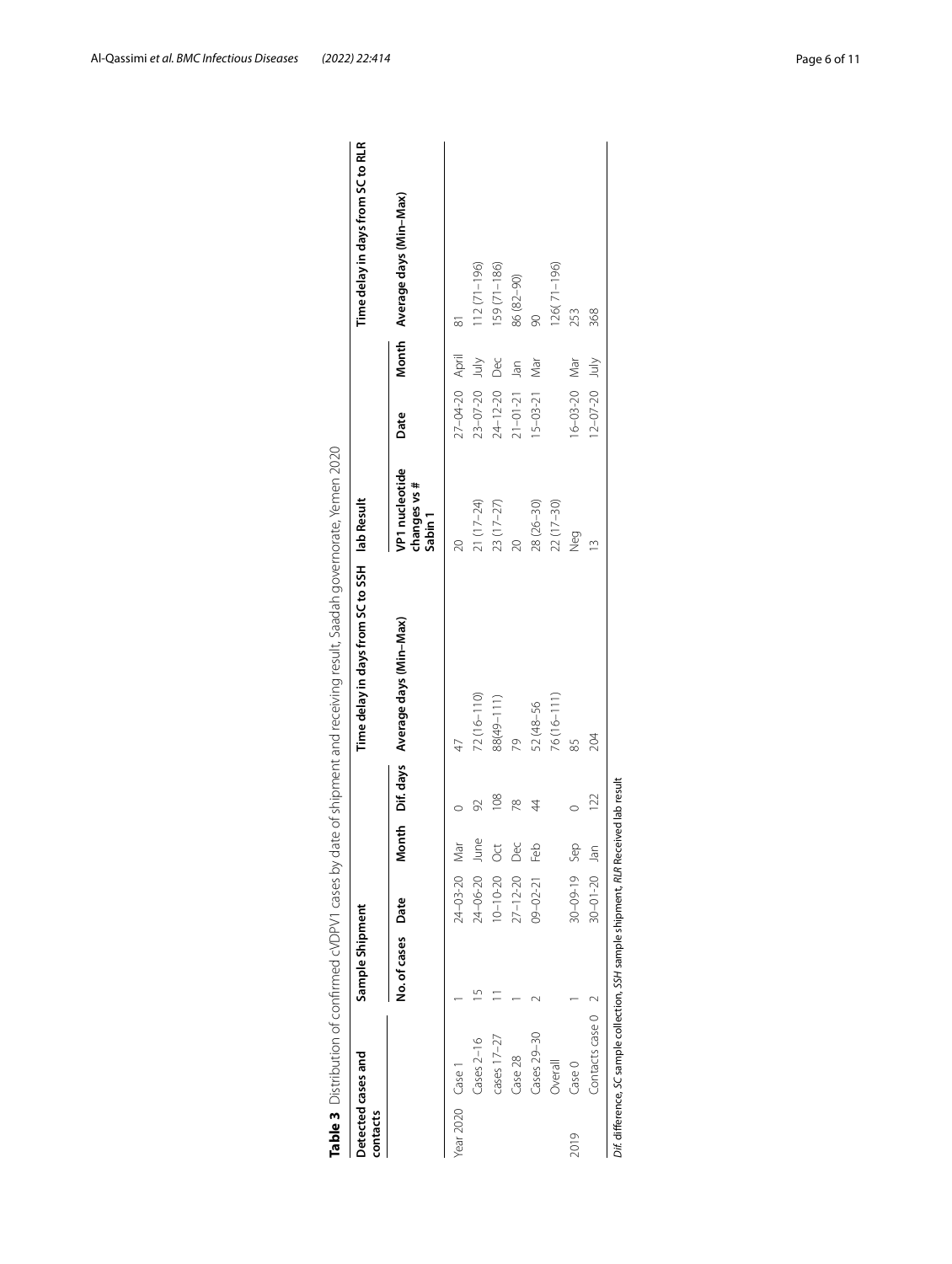## **Sample collection, shipments, and lab results**

Due to difficulties of samples transportation from the country to the referral labs, a priority of sending and testing was placed for samples of AFP cases. Based on WHO coordination with UN Humanitarian Air Service (UNHAS), and due to limited allowed weight, some samples were transported through UNHAS trips.The stool samples of detected cases were categorized into fve groups according to the date of shipment: which was done every three months. The first case was shipped in March, followed by 15 (cases 2–16), 11 (cases 17–27), one (case 28), and two cases (cases 29–30) that were shipped in June, October, December, and February 2021, respectively. The average time difference between the date of sample collection and sample shipments of all 30 cases was 76 days ranged from 16 to 111 days. Therefore, their results were also received after an average of 126 (71 to 196) days from sample collection. The results have yielded in intrataypic diferentiation (ITD), discordant Sabin like 1 and 3 (SL1 and SL3). The isolates' genetic sequences revealed an overall 17–30 VP1 nucleotide (nt) divergence from the Sabin1. The case1 result was received in April 2020 and revealed 20-nucleotide differences in the PV1 genomic part compared to SL1 and was not genetically linked to any previously sequenced VDPV1s. The genetic sequences of 15 confirmed cases (cases 2–16) in July 2020 revealed (17–24) nucleotide divergence in the PV1 genomic region compared to SL1, indicating a cVDPV1 outbreak. Furthermore, all cVDPV1 isolates were linked to VDPV1 isolated from two contacts of an inadequate AFP case (Case 0), for whom genetic sequences revealed 13 nucleotide differences. The samples of the two contacts were retrospectively tested and confrmed in July 2020, after the confrmation of the frst case (case 1) and 368 days after their sample collection. The two positive contacts VDPV1 were classified their case (case 0) as cVDPV1 case according to WHO guidelines [\[2](#page-9-1)].

Table [3](#page-5-0) shows the distribution of confirmed cVDPV1 cases by date of shipment and date of receiving result with the average time delay in days.

## **The result of the epidemiological investigation**

The filed investigation for the first detected case (Case 1) showed that the child had been displaced with his family from Hydan district to Saadah city for 3 years, According to the classifcation and reporting of vaccine-derived polioviruses (VDPV)-GPEI guidelines, the case was assessed by medical and pediatrician doctors, a detailed history and physical examination were conducted, and the result indicated no evidence of primary immunodefciency disease.

Primary ITD results for stool samples collected from 26 households and community contacts of the index VDPV1 case revealed non-polio enteroviruses (NPEV) among 13 contacts and negative for the rest (Additional fle [1\)](#page-8-0).

## **Result of immunization coverage**

396 children below the age of 5 years from contacts of confrmed cases in six districts were surveyed for OPV immunization coverage; by routine and campaigns, e.g.Supplementary immunization activities (SIAs). The coverage was poor as 51% of surveyed children were unvaccinated by routine vaccination and 66% of children were not vaccinated in the last 4 rounds campaigns, 40% (158) of surveyed children had zero doses (un-immunized), 45% (179) had 1–3 doses (under-immunized) and only 15% (69) had  $\geq$  4 doses (immunized). A higher percentage of zero doses was 61% and 47% in Sahar and Saqayn districts, respectively (Fig. [3\)](#page-7-0).

The RI coverage by third dose (OPV) was  $<$  50% in three years; 2015, 2017, and 2018, and 61%,74% in two years; 2016 and 2019 respectively. From the nine rounds of SIAs that have been implemented in the country during 2015 -2019, only six SIAs were implemented in the six districts.

Figure [4](#page-7-1) shows polio immunization coverage for routine and supplementary activities in Saadah governorate, (2015- 2019).

## **Discussion**

This study provides information on the cVDPV1 outbreak in one of the Eastern Mediterranean confict countries, such as Yemen. This country has suffered from war since 2015. Consequently, the health system has collapsed, vaccine-preventable diseases have reemerged, and polio eradication activities in both components: surveillance system and immunization have been interrupted.

This paper describes 30 cVDPV1 that were isolated from 114 AFP cases that have been reported during 2020 from all districts of Saadah governorate except two districts. Shada district is inaccessible, and Razih district is partially accessible. The two districts are on the borders of Saudi Arabia and have active frontlines, and the majority of their populations were displaced to other districts that are located in the center of the governorate [[32](#page-10-1)[–34](#page-10-2)]. This is also the explanation for the lower number of reported AFP cases from the other such districts and the higher number of reported AFP cases from districts in the center.

The majority of lab-confirmed cVDPV1 were zero doses, and the rest were under-3 doses. This finding is compatible with other recorded cVDPV1 outbreaks, such as the China cVDPV1 outbreak in 2002 [\[35](#page-10-3)]. Almost three-quarters of cases were under the age group of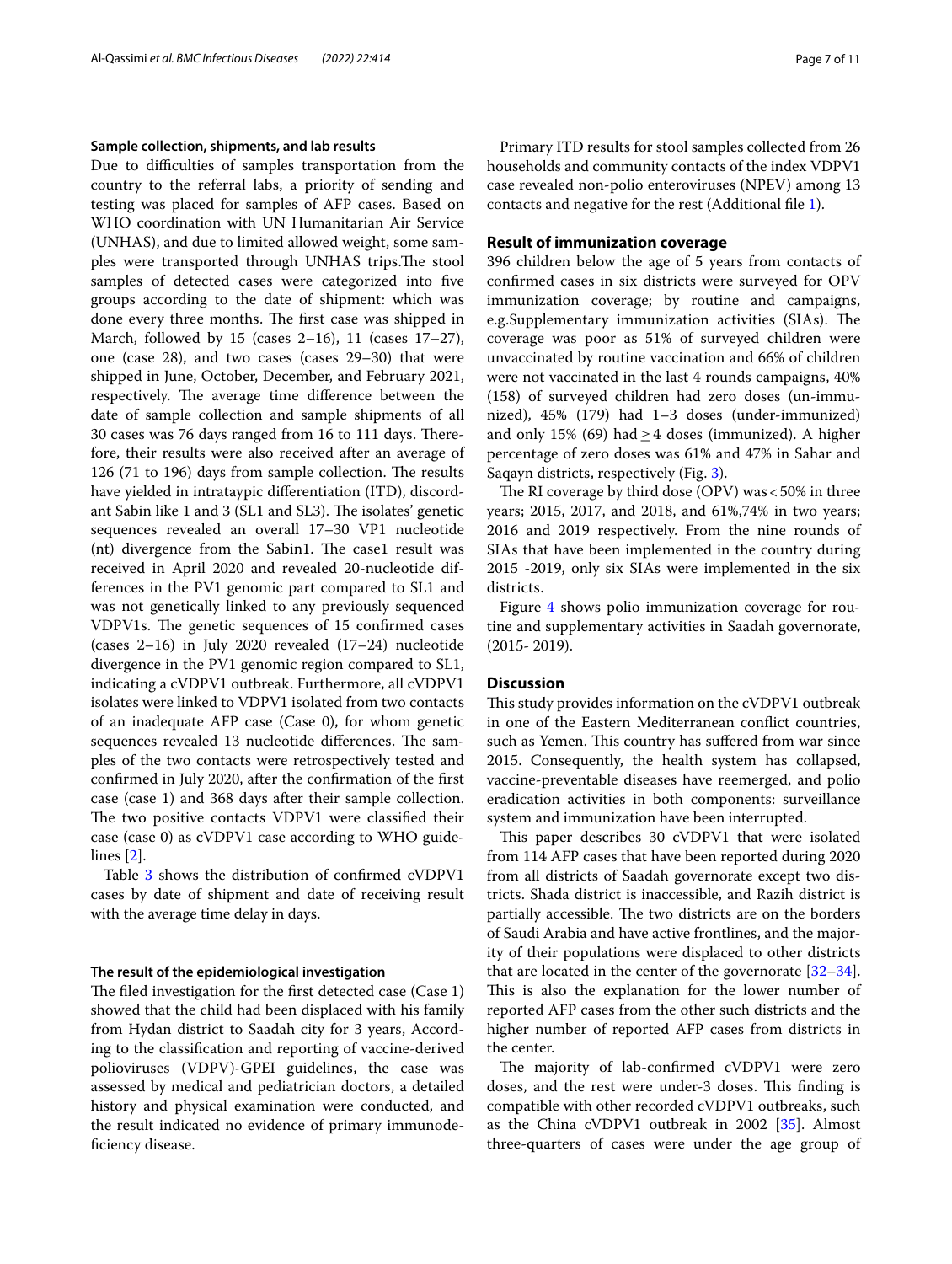

<span id="page-7-0"></span>

<span id="page-7-1"></span>5 years, approximately the same as the Papua New Gina cVDPV1 outbreak in 2018, where 73% of positive cases were under five [[16\]](#page-9-20).

However, for cVDPV to occur, it must circulate in an unvaccinated or under-immunized population for a period of at least 12 months [\[6,](#page-9-5) [19\]](#page-9-23). In contrast, our fndings showed frequent detection of cases as a single case or cohort of cases: after a month of the frst case that appeared in Saadah city at the end of January 2020, 5 cases appeared in four new districts, followed by eight cases in the next month, almost within the same districts. This result indicated that the detected cases in Saadah

city district might not be the frst cases in this outbreak. Furthermore, our study showed a genetic sequence between the confrmed cases and another case that was detected in 2019 in Sahar district. It has indicated more than one year of circulation and is considered as a new emerging VDPV1 [\[6](#page-9-5), [36\]](#page-10-4).

Our fndings showed that during May–July, 3 cases have been detected in three new districts (one per month), while the rest (13 cases) and up to December 2020 were frequented by the old five districts. This might be due to a delay in response in fve districts where the virus is spreading through person-to-person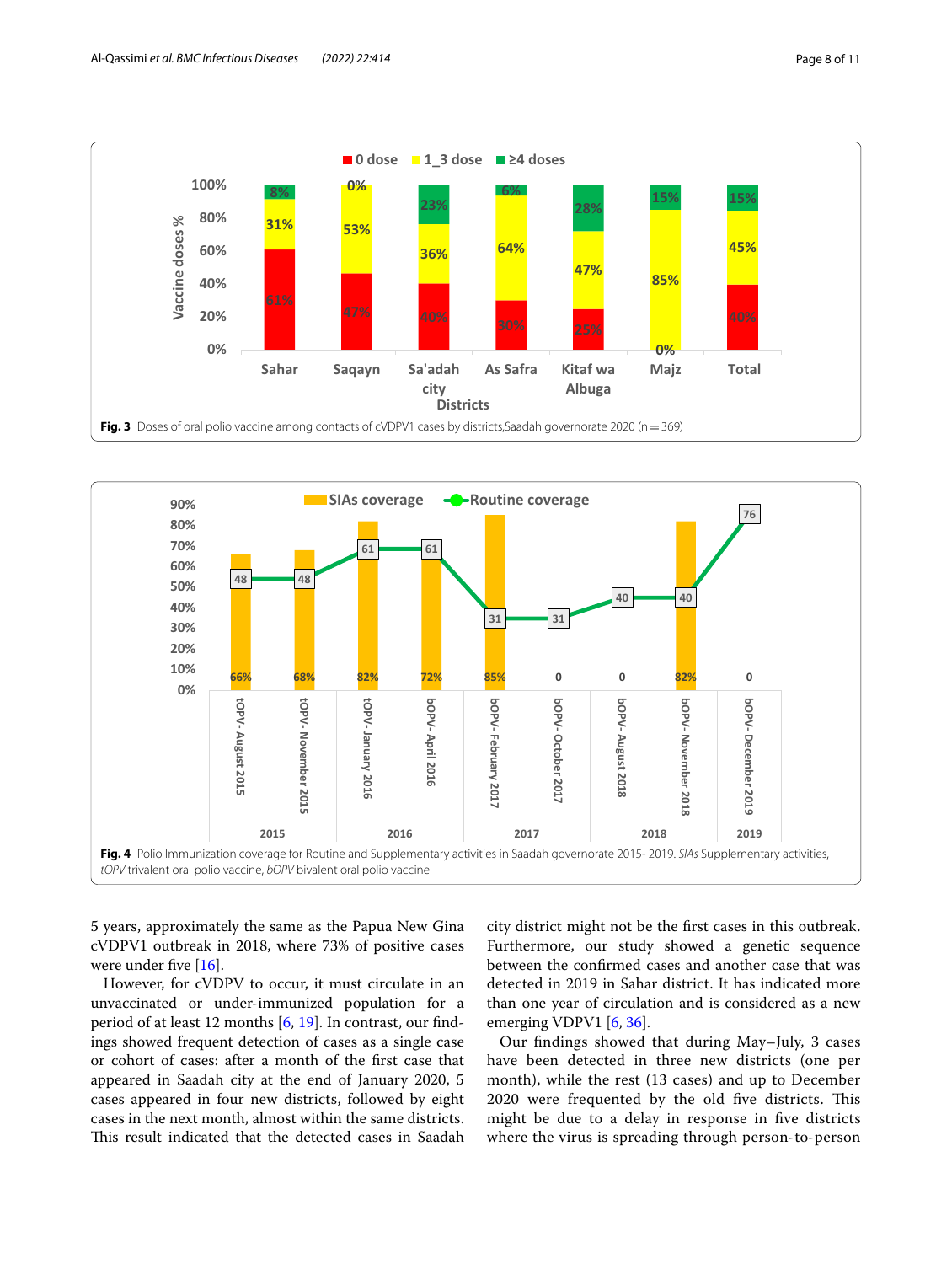transmission within the same district and to the adjacent districts where a new single case has appeared at the beginning.

According to the fndings, more than a third of the cases were from Sahar, a third from Kitaf Wa Albuga, and a variable percentage from other districts. This might be due to high population density; the majority of displaced people are hosted in the central districts, and the high population movement between adjacent districts like Sahar, Kitaf Wa Albuga, and As Safrah [\[29](#page-9-28), [33\]](#page-10-5).

Similar to the results of two studies that evaluated the performance of AFP surveillance in Yemen from 2010 to 2017 [[22,](#page-9-14) [37\]](#page-10-6). Our results showed a considerable delay in lab confrmation after sample collection for the majority of cases. The finding has shown a long period between sample collection and shipment as well as receiving results, with an average of > 4 months for detected cases in 2020 and one year for cases in 2019. The challenges in the shipment of AFP stool samples, the unavailability of a national polio lab in Yemen, the pan, and the closure of Sana'a airport are the explanations for this result.

The finding of this study has presented that; the first detected case in 2020 was after 7 months with (17–24) nucleotide divergence from isolated VDPV1 in July 2019 13 (nt). The nucleotide divergence since the first detection didn't show orphan viruses, which indicated no gaps in surveillance [\[31](#page-10-0)].

The lab results of 26 households contact samples of the index VDPV1 case were negative. The reason for this result could be due to the delayed lab result of the frst confrmed case (case 1), as well as the that has been performed 4 months apart from paralysis and since poliovirus can shed from an infected person no more than 2 months [[31\]](#page-10-0) On the other hand, the result of (case 30) had 30 (nt) divergence that indicated prolonged circulation, reflecting a delayed and inadequate response.

The result showed very poor immunization coverage in the fve afected districts for both: routine OPV and SIAs. The chronic under-vaccination situation created favorable conditions for VDPV1 to emerge and circulate, leading to the outbreak [[38](#page-10-7)[–41](#page-10-8)].

There are some limitations to this study. It did not address the response to the epidemic as it was late and limited due to the security situation and the ongoing war, Nevertheless, the current study provides information about the cVDPV1 outbreak in Saadah governorate, Yemen. It could help public health stakeholders to initiate strategic plans for early lab confrmation as well as early response and control of emerging VDPVs in confict areas.

## **Conclusion**

The new emerging VDPV1 was confirmed after one year of circulation. Sahar district was the source of cVDPV1 in Saadah governorate and the distribution pattern from Sahar districts to neighboring districts is obvious to extend of the virus to other districts could take place, even to other governorates, especially with poor immunization coverage. Delayed lab confrmation, low immunization profle of children against polio, and delayed response are the main gaps for spreading the virus.

## **Recommendation**

Regular biweekly shipments to referral polio labs should be made, and considering other options, such as providing Yemen National Lab with the polio direct detection method, poliovirus RNA extraction using real-time reverse transcription (RT)-PCR, which the WHO has recently used in some countries  $[42, 43]$  $[42, 43]$  $[42, 43]$  $[42, 43]$ , will significantly reduce the number of samples sent to referral labs. High coverage levels of RI should be maintained in children until polio is globally eradicated and be enhanced by high-quality SIAs to cover any immunization gaps, especially in high-risk areas to prevent the emergence or importation and circulation of cVDPVs. High-risk areas, such as confict zones and disasters, should be targeted with special plans and early interventions within the global plans to eradicate polio. Advocacy, community leadership mobilization, and community involvement in health practices are the key factors for their success.

#### **Abbreviations**

AFP: Acute faccid paralysis; aVDPV: Ambiguous vaccine-derived poliovirus; bOPV: Bivalent oral polio vaccine; CDC: Centers for Disease Control and Prevention; cVDPV: Circulating vaccine-derived poliovirus; ITD: Intrataypic diferentiation; iVDPV: Immunodefciency-related vaccine-derived poliovirus; GPEI: Global Polio Eradication Initiative; NPEC: National Polio Expert Committee; Nt: Nucleotides; ONPL: Oman's National Polio Lab; OPV: Oral polio vaccine; RI: Routine immunization; SIAs: Supplementary immunization activities; SL1: Sabin like 1; SL3: Sabin like 3; SOPs: Standard Operational Procedures; tOPV: Trivalent oral polio vaccine; VDPV1,2: Vaccine-derived poliovirus type 1, 2; WHO: World Health Organization.

## **Supplementary Information**

The online version contains supplementary material available at [https://doi.](https://doi.org/10.1186/s12879-022-07397-0) [org/10.1186/s12879-022-07397-0](https://doi.org/10.1186/s12879-022-07397-0).

<span id="page-8-0"></span>**Additional fle 1: Table S1.** Delayed time for sample shipment and lab result received for confrmed cVDPV1 cases

**Acknowledgements** Not applicable.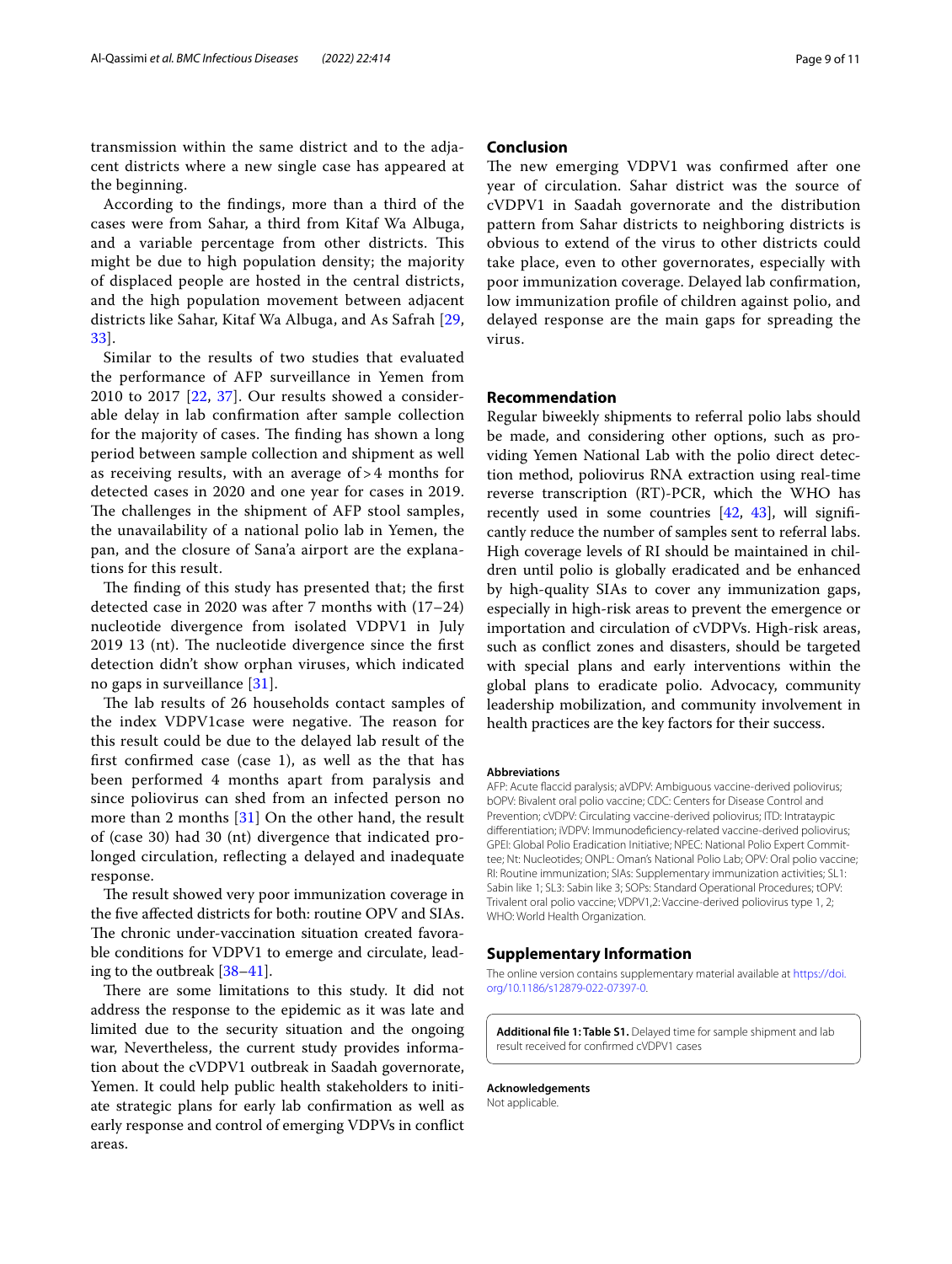#### **Author contributions**

MAA, MA, LA, KA, AA and FE contributed to the conception and design of the study and literature search. MAA, AA and FE contributed to data collection, writing the draft manuscript with fgures and tables. MA, LA and KA revised the draft manuscript and performed the analysis. All contributed to interpretation and writing. All authors read and approved the fnal manuscript.

#### **Funding**

The authors declare that the research was conducted in the absence of any commercial or fnancial relationships that could be construed as a potential confict of interest.

#### **Availability of data and materials**

All relevant data are presented in this paper, and more information can be provided upon reasonable request from the corresponding author.

## **Declarations**

#### **Ethics approval and consent to participate**

As these data were collected by surveillance staff, and the use of such data is part of the national surveillance activities, the study did not require formal ethical review. Official permission to perform this study was obtained from Ministry of Public Health and Population. The authors confrm that all methods were performed in accordance with the relevant guidelines and regulations in the county. The study did not involve experiments on the human subject or human participants under the age of 18 years. No human studies are presented in this manuscript.

## **Consent for publication**

This study does not include any identifable human images or data and thus does not require consent to publish.

#### **Competing interests**

The authors declare that they have no competing interests.

#### **Author details**

<sup>1</sup> National Polio Surveillance, Yemen Ministry of Public Health and Population, Sana'a, Yemen. <sup>2</sup> Field Epidemiology Training Program, Yemen Ministry of Public Health and Population, Sana'a, Yemen. <sup>3</sup> General Directorate for Diseases Control and Surveillance, Yemen Ministry of Public Health and Population, Sana'a, Yemen.

## Received: 4 August 2021 Accepted: 18 April 2022 Published online: 29 April 2022

#### **References**

- <span id="page-9-0"></span>1. DuintjerTebbens RJ, Pallansch MA, Chumakov KM, Halsey NA, Hovi T, Minor PD, Modlin JF, Patriarca PA, Sutter RW, Wright PF, et al. Expert review on poliovirus immunity and transmission. Risk Anal. 2013;33(4):544–605.
- <span id="page-9-1"></span>2. Classifcation and reporting of vaccine-derived polioviruses. [http://polio](http://polioeradication.org/wpcontent/uploads/2016/09/Reporting-and-Classification-of-VDPVs_Aug2016_EN.pdf) [eradication.org/wpcontent/uploads/2016/09/Reporting-and-Classifca](http://polioeradication.org/wpcontent/uploads/2016/09/Reporting-and-Classification-of-VDPVs_Aug2016_EN.pdf) [tion-of-VDPVs\\_Aug2016\\_EN.pdf](http://polioeradication.org/wpcontent/uploads/2016/09/Reporting-and-Classification-of-VDPVs_Aug2016_EN.pdf). Accessed 27 Mar 2021.
- <span id="page-9-2"></span>3. Nafi OA, Ramadan B. Sabin vaccine in poliomyelitis eradication: achievements and risks. J Pure Appl Microbiol. 2019;13(1):413–18.
- <span id="page-9-3"></span>4. Kew OM, Nottay BK, Hatch MH, Nakano JH, Obijeski JF. Multiple genetic changes can occur in the oral poliovaccines upon replication in humans. J Gen Virol. 1981;56(2):337–47.
- <span id="page-9-4"></span>5. Agol VI. Vaccine-derived polioviruses. Biologicals. 2006;34(2):103–8.
- <span id="page-9-5"></span>6. Kew OM, Sutter RW, de Gourville EM, Dowdle WR, Pallansch MA. Vaccinederived polioviruses and the endgame strategy for global polio eradication. Annu Rev Microbiol. 2005;59:587–635.
- <span id="page-9-6"></span>7. Tebbens RJ, Pallansch MA, Kew OM, Cáceres VM, Jafari H, Cochi SL, Sutter RW, Aylward RB, Thompson KM. Risks of paralytic disease due to wild or vaccine-derived poliovirus after eradication. Risk Anal. 2006;26(6):1471–505.
- <span id="page-9-7"></span>8. Kew OM, Wright PF, Agol VI, Delpeyroux F, Shimizu H, Nathanson N, Pallansch MA. Circulating vaccine-derived polioviruses: current state of knowledge. Bull World Health Organ. 2004;82:16–23.
- <span id="page-9-8"></span>9. Kalkowska DA, DuintjerTebbens RJ, Pallansch MA, Cochi SL, Wassilak SGF, Thompson KM. Modeling undetected live poliovirus circulation after apparent interruption of transmission: implications for surveillance and vaccination. BMC Infect Dis. 2015;15(1):66.
- <span id="page-9-9"></span>10. DuintjerTebbens RJ, Pallansch MA, Kim JH, Burns CC, Kew OM, Oberste MS, Diop OM, Wassilak SG, Cochi SL, Thompson KM. Oral poliovirus vaccine evolution and insights relevant to modeling the risks of circulating vaccine-derived polioviruses (cVDPVs). Risk Anal. 2013;33(4):680–702.
- <span id="page-9-10"></span>11. GPEI-Circulating vaccine-derived poliovirus. [https://polioeradication.org/](https://polioeradication.org/polio-today/polio-now/this-week/circulating-vaccine-derived-poliovirus) [polio-today/polio-now/this-week/circulating-vaccine-derived-poliovirus.](https://polioeradication.org/polio-today/polio-now/this-week/circulating-vaccine-derived-poliovirus)
- <span id="page-9-11"></span>12. Kew O, Morris-Glasgow V, Landaverde M, Burns C, Shaw J, Garib ZA, André J, Blackman E, Freeman CJ, Jorba J. Outbreak of poliomyelitis in Hispaniola associated with circulating type 1 vaccine-derived poliovirus. Science. 2002;296(5566):356–9.
- <span id="page-9-17"></span>13. Jorba J. Update on vaccine-derived polioviruses—worldwide, January 2015–May 2016. MMWR Morb Mortal Wkly Rep. 2016. [https://doi.org/10.](https://doi.org/10.15585/mmwr.mm6530a3) [15585/mmwr.mm6530a3](https://doi.org/10.15585/mmwr.mm6530a3).
- <span id="page-9-18"></span>14. Khetsuriani N, Perehinets I, Nitzan D, Popovic D, Moran T, Allahverdiyeva V, Huseynov S, Gavrilin E, Slobodianyk L, Izhyk O, et al. Responding to a cVDPV1 outbreak in Ukraine: Implications, challenges and opportunities. Vaccine. 2017;35(36):4769–76.
- <span id="page-9-19"></span>15. Morales M, Nnadi CD, Tangermann RH, Wassilak SG. Notes from the feld: circulating vaccine-derived poliovirus outbreaks — fve countries, 2014–2015. MMWR Morb Mortal Wkly Rep. 2016;65:128–29. [https://doi.](https://doi.org/10.15585/mmwr.mm6505a5external_icon) [org/10.15585/mmwr.mm6505a5external\\_icon.](https://doi.org/10.15585/mmwr.mm6505a5external_icon)
- <span id="page-9-20"></span>16. Bauri M, Wilkinson AL, Ropa B, Feldon K, Snider CJ, Anand A, Tallis G, Boualam L, Grabovac V, Avagyan T, et al. Notes from the feld: circulating vaccine-derived poliovirus type 1 and outbreak response—Papua New Guinea, 2018. MMWR Morb Mortal Wkly Rep. 2019;68(5):119–20.
- <span id="page-9-21"></span>17. Alleman MM. Update on vaccine-derived poliovirus outbreaks-worldwide, July 2019–February 2020. MMWR Morb Mortal Wkly Rep. 2020. <https://doi.org/10.15585/mmwr.mm6916a1>.
- <span id="page-9-22"></span>18. Jorba J. Update on vaccine-derived poliovirus outbreaks—worldwide, January 2018–June 2019. MMWR Morb Mortal Wkly Rep. 2019. [https://](https://doi.org/10.15585/mmwr.mm6845a4) [doi.org/10.15585/mmwr.mm6845a4.](https://doi.org/10.15585/mmwr.mm6845a4)
- <span id="page-9-23"></span>19. Ming LC, Hussain Z, Yeoh SF, Koh D, Lee KS. Circulating vaccine-derived poliovirus: a menace to the end game of polio eradication. Glob Health. 2020;16(1):63.
- <span id="page-9-12"></span>20. Jaawal A. An outbreak of circulating vaccine derived poliovirus in Yemen, 2011–2012. Int J Infect Dis. 2014;21:457.
- <span id="page-9-13"></span>21. Jorba J, Diop OM, Iber J, Henderson E, Sutter RW, Wassilak SG, Burns CC. Update on vaccine-derived polioviruses—worldwide, January 2016–June 2017. MMWR Morb Mortal Wkly Rep. 2017;66(43):1185.
- <span id="page-9-14"></span>22. Almoayed KA, Break AB, Al-Qassimi M, Assabri A, Khader Y. The acute flaccid paralysis (AFP) surveillance system in Yemen, 2010–2015: descriptive study based on secondary data analysis. JMIR Public Health Surveill. 2019;5(4): e14413.
- <span id="page-9-15"></span>23. WHO: Circulating vaccine-derived poliovirus type 2 (cVDPV2)—Yemen. In*.*: WHO; 2021. [https://www.who.int/emergencies/disease-outbr](https://www.who.int/emergencies/disease-outbreak-news/item/circulating-vaccine-derived-poliovirus-type-2-(cvdpv2)-yemen) [eak-news/item/circulating-vaccine-derived-poliovirus-type-2-\(cvdpv2\)](https://www.who.int/emergencies/disease-outbreak-news/item/circulating-vaccine-derived-poliovirus-type-2-(cvdpv2)-yemen) [yemen](https://www.who.int/emergencies/disease-outbreak-news/item/circulating-vaccine-derived-poliovirus-type-2-(cvdpv2)-yemen). Accessed 27 Mar 2021.
- <span id="page-9-16"></span>24. Standard operating procedures; Responding to a poliovirus event or outbreak version 3. Geneva: World Health Organization; 2018. Licence: CC  $BY-NC-SA 3.0$  IGO.
- <span id="page-9-24"></span>25. Torbosh A, Al Amad MA, Al Serouri A, Khader Y. The impact of war in Yemen on immunization coverage of children under one year of age: descriptive study. JMIR Public Health Surveill. 2019;5(4): e14461.
- <span id="page-9-25"></span>26. Supporting Yemen's Healthcare Workforce|Program Update|Yemen|U.S. Agency for International Development [[https://www.usaid.gov/yemen/](https://www.usaid.gov/yemen/program-updates/sep-2020-supporting-yemen-healthcare-workforce) [program-updates/sep-2020-supporting-yemen-healthcare-workforce\]](https://www.usaid.gov/yemen/program-updates/sep-2020-supporting-yemen-healthcare-workforce). Accessed 27 Mar 2021.
- <span id="page-9-26"></span>27. WHO|Immunization Country Profle. [https://apps.who.int/immunization\\_](https://apps.who.int/immunization_monitoring/globalsummary/countries?countrycriteria%5Bcountry%5D%5B%5D=YEM&commit=OK) [monitoring/globalsummary/countries?countrycriteria%5Bcountry%5D%](https://apps.who.int/immunization_monitoring/globalsummary/countries?countrycriteria%5Bcountry%5D%5B%5D=YEM&commit=OK) 5B%5D=YEM&commit=OK. Accessed 27 Apr 2021.
- <span id="page-9-27"></span>28. [Ministry of Health: Yemen W](https://apps.who.int/immunization_monitoring/globalsummary/countries?countrycriteria%5Bcountry%5D%5B%5D=YEM&commit=OK)eekly AFP Surveillance Updated to week 43. MOH; 2020.
- <span id="page-9-28"></span>29. Yemen Factsheet Field Office (FO) Sa'ada, June 2020. [https://reliefweb.](https://reliefweb.int/report/yemen/yemen-factsheet-field-office-fo-saada-june-2020) int/report/yemen/yemen-factsheet-field-office-fo-saada-june-2020. Accessed 27 Feb 2021.
- <span id="page-9-29"></span>30. Diop OM, Kew OM, de Gourville EM, Pallansch MA. The global polio laboratory network as a platform for the viral vaccine-preventable and